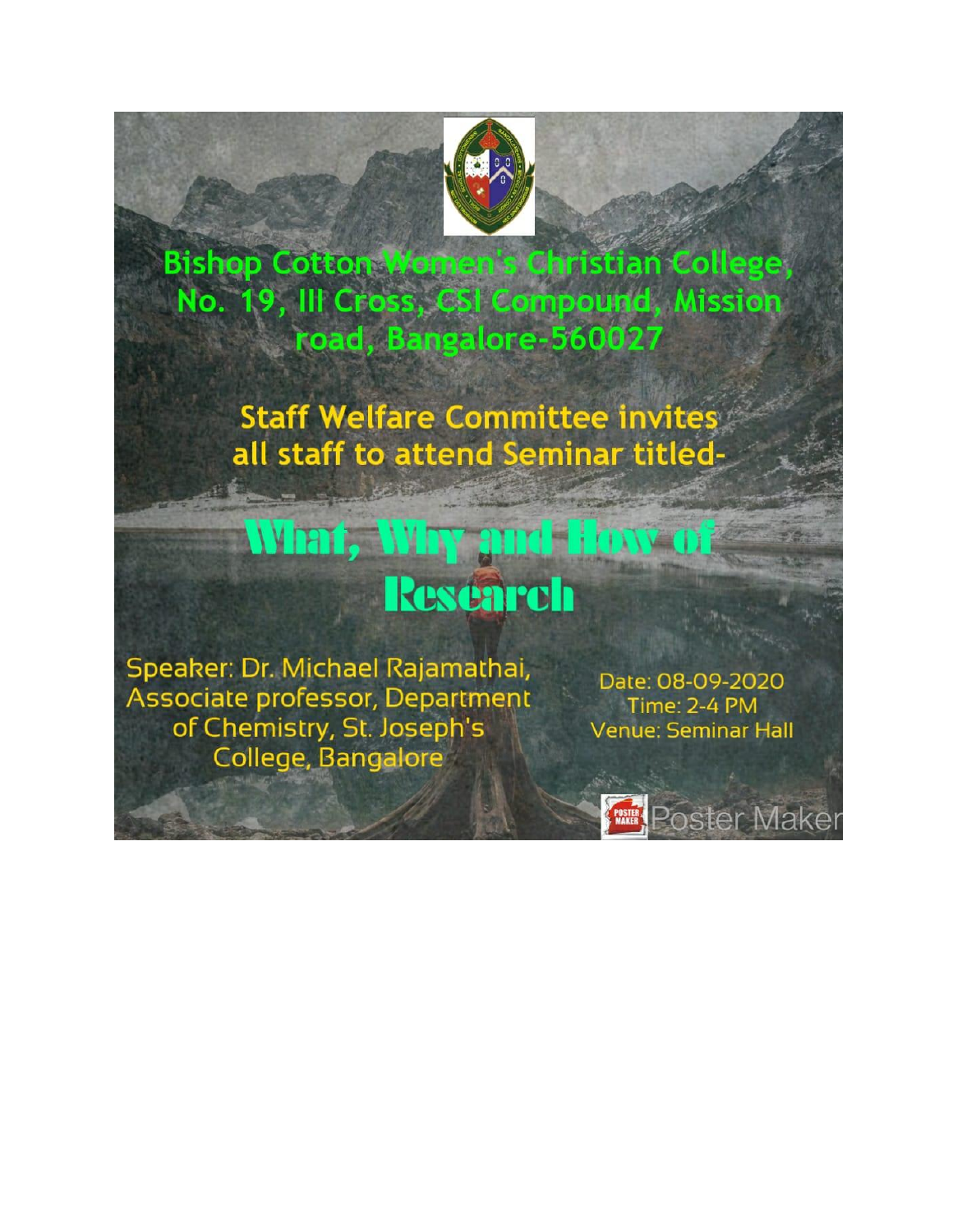## **BISHOP COTTON WOMEN'S CHRISTIAN COLLEGE STAFF ORIENTATION – RESEARCH: WHAT, WHY AND HOW?**

Staff Orientation on Research: What, Why and How was organised on 08.09.2020 between 2.00 PM and 3.30 PM at the Seminar Hall of the Campus. The Resource speaker being Dr. Michael Rajamathi, Associate Professor, Dept of Chemistry, St. Joseph's College, Bengaluru.

The presentation focused on the following areas:

- 1] Research Meaning, Implications and Need
- 2] Process of Research Methodology
- 3] Funding Agencies of Research
- 4] Research Proposal- Meaning and Process

The core objective of the programme was to equip the Academicians with set of skills and potentiality to undertake the research effectively in their respective disciplines and in turn complete research into publishable material of high quality in the form of articles, journals and books. The presentation offered practical guidelines and directed the researchers through all the stages of research. The methods of composing paper sections (introduction, literature review, methods, results and conclusion) were briefed. General tips on writing dissertations, theses and Scientific Research reports were discussed. The importance of clarity, simplicity and accuracy in Research was specified. It also gave exposure to various Funding agencies in varied fields of Social Sciences, Commerce and management.

Entire Presentation was adopted with an approach anticipating the User's Intent. The subject on Research intrigued the Academic Fraternity to learn more. The importance of transmitting scientific research into writing and the chances of getting accepted into journals was also emphasised. The factors that